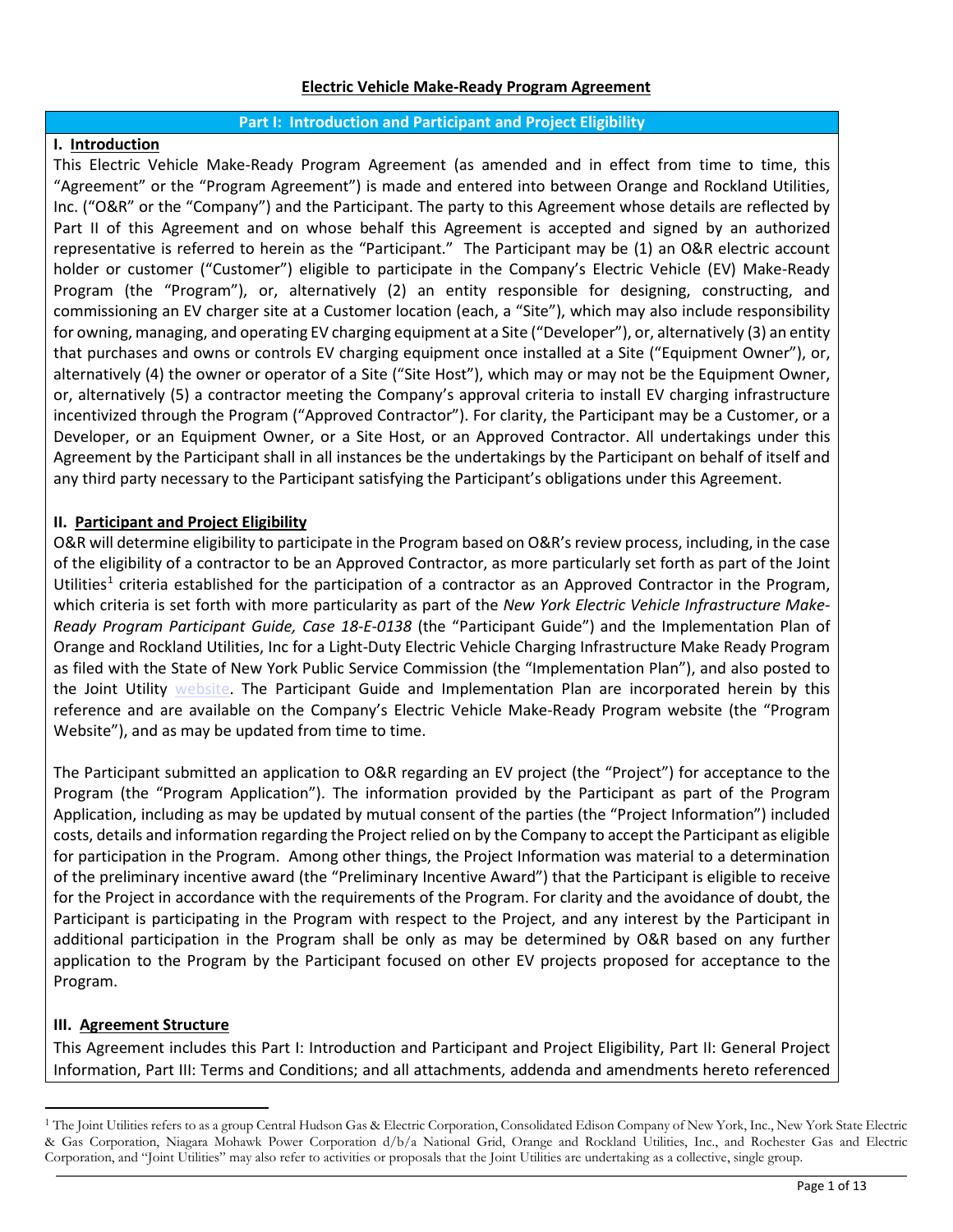| hereunder or that reference this Agreement and are signed by the parties hereto. Terms used as defined terms |  |  |  |
|--------------------------------------------------------------------------------------------------------------|--|--|--|
| are as defined herein, and as may also be in common use between the parties.                                 |  |  |  |
| Part II: General Project Information                                                                         |  |  |  |

| General information and details regarding the Project are set forth as part of this Part II: General Project<br>Information.                                                                                                                                                                                                                                                                                                                                                                                                                                |        |        |        |  |
|-------------------------------------------------------------------------------------------------------------------------------------------------------------------------------------------------------------------------------------------------------------------------------------------------------------------------------------------------------------------------------------------------------------------------------------------------------------------------------------------------------------------------------------------------------------|--------|--------|--------|--|
| <b>Participant Information (Project #)</b>                                                                                                                                                                                                                                                                                                                                                                                                                                                                                                                  |        |        |        |  |
| Company Name (full legal name):                                                                                                                                                                                                                                                                                                                                                                                                                                                                                                                             |        |        |        |  |
| Contact:                                                                                                                                                                                                                                                                                                                                                                                                                                                                                                                                                    | Title: | Email: | Phone: |  |
| <b>Approved Contractor Information</b>                                                                                                                                                                                                                                                                                                                                                                                                                                                                                                                      |        |        |        |  |
| Company Name (full legal name):                                                                                                                                                                                                                                                                                                                                                                                                                                                                                                                             |        |        |        |  |
| Contact:                                                                                                                                                                                                                                                                                                                                                                                                                                                                                                                                                    | Title: | Email: | Phone: |  |
| <b>Site Information</b>                                                                                                                                                                                                                                                                                                                                                                                                                                                                                                                                     |        |        |        |  |
| Site Host (if different from Participant):                                                                                                                                                                                                                                                                                                                                                                                                                                                                                                                  |        |        |        |  |
| <b>Street Address:</b>                                                                                                                                                                                                                                                                                                                                                                                                                                                                                                                                      | City:  | State: | Zip:   |  |
| Letter of Authorization and Acknowledgement from Site Host Confirmed (Yes / No / Not Applicable):                                                                                                                                                                                                                                                                                                                                                                                                                                                           |        |        |        |  |
| <b>Project Information</b>                                                                                                                                                                                                                                                                                                                                                                                                                                                                                                                                  |        |        |        |  |
| The Participant acknowledges and agrees that the Project Information is accurate to the best knowledge of the<br>Participant. The Participant represents that the Project as constructed will match the Project as reflected by the<br>Project Information, and as summarized here:<br><b>Basics Project Information</b><br>Number of L2 plugs that can charge simultaneously:<br>٠<br>Number of DCFC plugs and total kW:<br>Site end use:<br><b>Disadvantaged Community Status:</b><br>Future-proofing, if applicable:<br>Approved Maximum Incentive Tier: |        |        |        |  |
| Make Ready Costs of the Project (excluding future-proofing costs, if any)<br>Eligible Utility-Side Make-Ready Costs:<br>Eligible Customer-Side Make-Ready Costs:<br><b>Total Eligible Make-Ready Costs:</b>                                                                                                                                                                                                                                                                                                                                                 |        |        |        |  |
| Future-proofing Costs of the Project (excluding make-ready costs)<br>Eligible Utility-Side Future-proofing Costs:<br>Eligible Customer-Side Future-proofing Costs:<br>Total Eligible Future-proofing Costs:                                                                                                                                                                                                                                                                                                                                                 |        |        |        |  |
| Total Eligible Cost of the Project (total make-ready costs plus total future-proofing costs):                                                                                                                                                                                                                                                                                                                                                                                                                                                               |        |        |        |  |
| <b>Utility-Side Costs and Customer-Side Costs</b>                                                                                                                                                                                                                                                                                                                                                                                                                                                                                                           |        |        |        |  |

The parties acknowledge and agree that determinations of "utility-side costs" and "customer-side costs" are important to any determination of incentive awards. "Utility-side costs" are costs to O&R to establish utility services to serve the Participant determined by O&R to be additional costs to the reasonable costs necessary to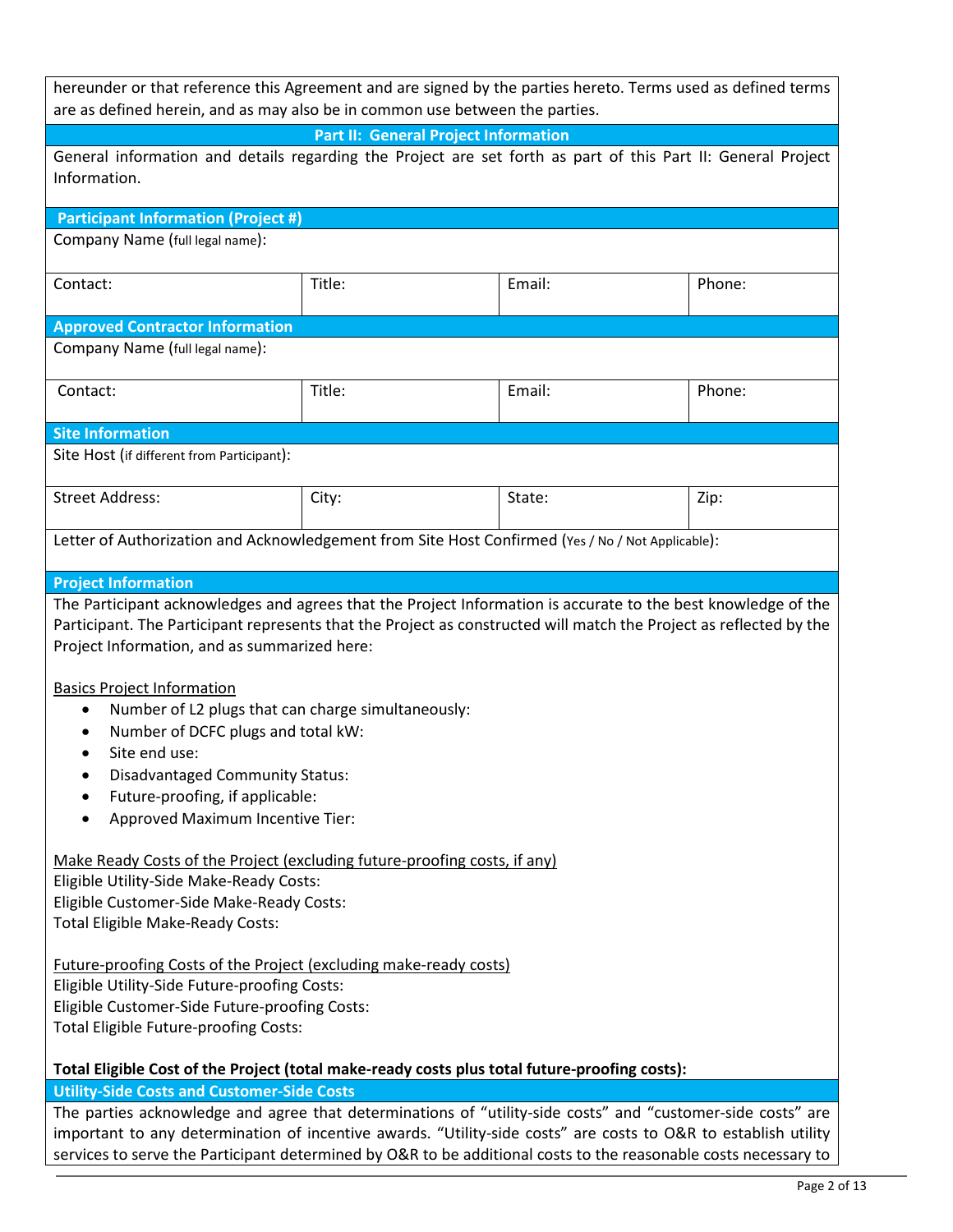establish adequate utility services to serve the Participant to which the Participant would otherwise be entitled under the O&R applicable tariff, and such additional costs, if any, may include costs necessary to achieve objectives of the Participant in connection with the Project. Utility-side costs may be allocated to costs associated with making the Project ready for current use given available technology and desired capability, or "make ready" costs; or utility-side costs may be allocated to costs associated with making the Project ready for anticipated future use given anticipated enhancements in future technology and desired enhanced capability, or "futureproofing" costs.

As may be more particularly provided for by the Participant Guide, "customer-side costs" are costs necessary to make a Site ready to accept and operate an EV charger (excluding O&R reasonable costs necessary to establish adequate utility services, and utility-side costs, if any), and customer-side costs eligible for incentives based on a determination made by O&R may include (1) costs for such things as conduit, trenching, and panels needed for an EV charging station, (2) costs as might relate to permitting and electrical design, and (3) utility and back-up power generation charges, if any, for an outage deemed necessary by O&R to connect EV chargers to utility service. For clarity and the avoidance of doubt, an EV charger, as well as associated costs related to the establishment and use of an EV charger will not be determined by O&R to be customer-side costs eligible for incentives. Customer-side costs may also be allocated to make-ready costs and future-proofing costs.

**Future-Proofing** 

If the Participant proposes to future-proof the Project, then, as part of the Program Application, the Participant will have provided information and details regarding the desire or need to future-proof the Project, including, without limitation, reasonably anticipated additional plugs, parking spaces, or higher capacity equipment to be used to meet the projected future needs of the Site.

O&R may provide incentives towards future-proofing costs consistent with the rules of the Program, with such incentives potentially applied to both utility-side costs and customer-side costs.

Without limitation, future-proofing costs related to the Project (for the deployment of L2 and DCFC EV charging station projects as more particularly provided for by Section 10 hereof) may include:

- Oversized or additional conduit;
- Oversized panels;
- Additional conduit and connections points (including trenching and conduit to additional parking spaces for future chargers);
- Charging station maintenance services; and
- Larger transformers or additional transformers and transformer pads.

For each Site, future-proofing costs eligible for incentives consistent with the Program will be determined on a case-by-case basis and will be limited to no more than ten percent of the Project's make-ready costs, including both utility-and customer-side make-ready costs. All future-proofing costs not deemed eligible for incentives consistent with the rules of the Program are the responsibility of the Participant; and, in such events, O&R will only conduct any utility-side future-proofing work after securing funding from the Participant.

### **Preliminary Incentive Award – Summary**

The Preliminary Incentive Award may cover both utility-side costs and eligible customer-side costs. If there are utility-side costs as part of the Project, then the Company may cover part or all of such utility-side costs, which would be considered part of the overall incentives awarded to the Participant. If the utility-side costs associated with the Project total more than the Preliminary Incentive Award to the Participant, then the Participant is responsible for the remainder of the utility-side costs after the Preliminary Incentive Award is subtracted. If there are no utility-side costs, or if the utility-side costs are an amount less than the Preliminary Incentive Award, then the Participant will receive an incentive award for eligible customer-side costs. Proposed incentives related to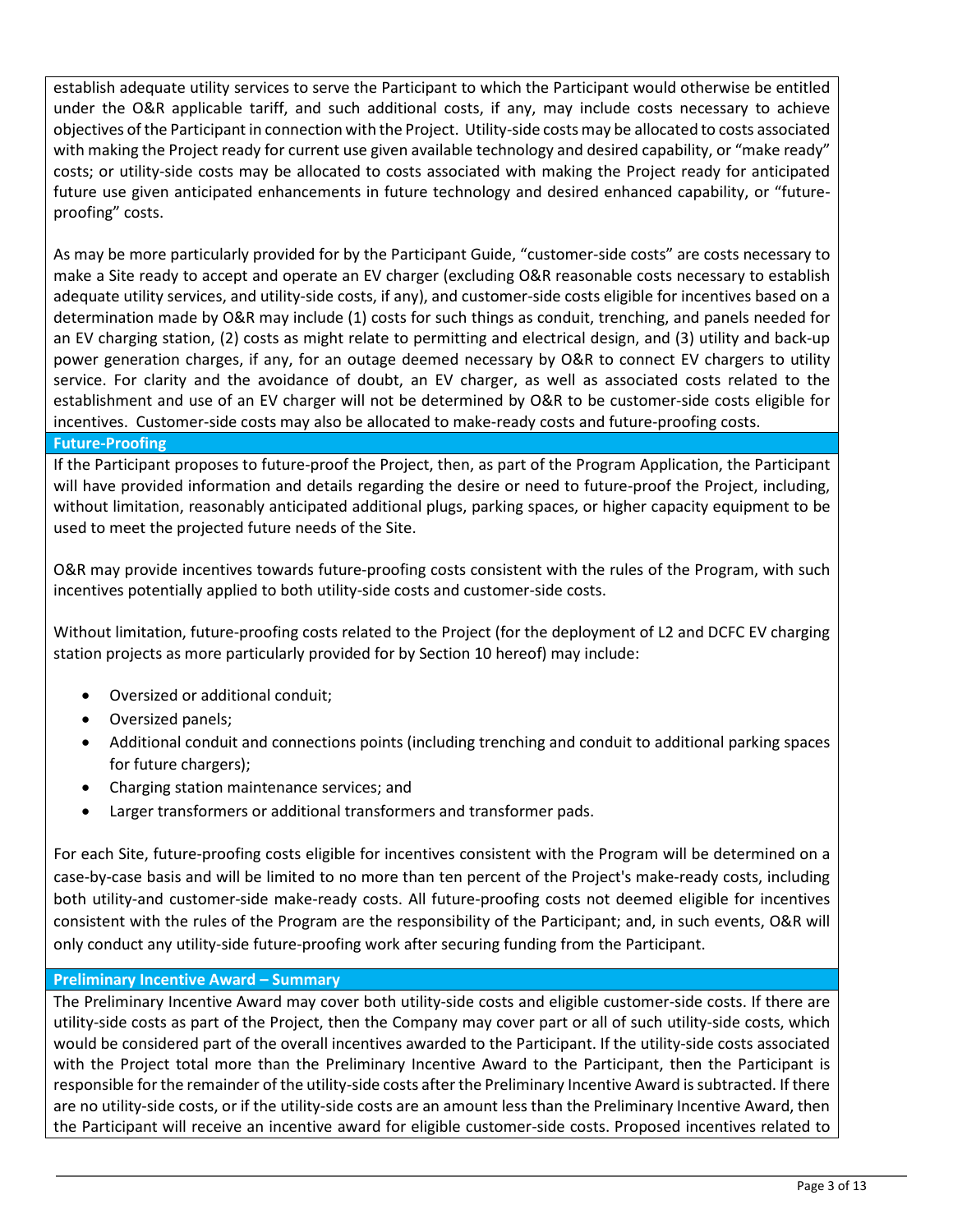future-proofing costs (utility-side and customer-side) is calculated separately from proposed incentives related to make-ready costs (utility-side and customer-side).

# **Total Preliminary Incentive Award for the Project:**

The Responsibility of the Participant for Utility-Side Costs The Preliminary Incentive Award Applied to Utility-Side Make-Ready Cost: The Responsibility of the Participant for Utility-Side Make-Ready Costs: The Preliminary Incentive Award Applied to Utility-Side Future Proofing Costs: The Responsibility of the Participant for Utility-Side Future-proofing Costs:

The Preliminary Incentive Award to the Participant for Eligible Customer-Side Costs

The Preliminary Incentive Award to the Participant for Eligible Customer-Side Make-Ready Costs: The Preliminary Incentive Award to the Participant for Eligible Customer-Side Future-proofing Costs: The Total Preliminary Incentive Award to the Participant for Customer-Side Costs:

The parties understand and agree that the final incentive award (the "Final Incentive Award") made to the Participant may be different than the Preliminary Incentive Award depending on the actual equipment installed, final project costs, and other things. For example (1) work verification may reveal that what is ultimately installed differs from the details outlined in the Project Information, and (2) the final project costs may prove lower than what is proposed as of the date of this Agreement. The parties further understand and agree that if there is a reduction, termination, or claw-back of any part or whole of the Preliminary Incentive Award to the Participant for customer-side costs, then such reduction, termination or claw-back could result in an adjustment of the total incentive award for the Project, and so the Final Incentive Award could be less than the Preliminary Incentive Award.

### **Customer-Side Installation Schedule**

The Participant is responsible for keeping O&R informed of all information and updates related to the Project, including the customer-side construction efforts and schedule related to the estimated completion date ("Estimated Completion Date") set forth below.

Estimated Start Date: Estimated Completion Date:

### **Part III: Terms and Conditions**

### **I. INCENTIVES – STRUCTURE AND ELIGIBILITY**

The amount of the financial incentive for the Project is determined by O&R and is consistent with the *New York Public Service Commission (NYPSC) Order Establishing Electric Vehicle Infrastructure Make-Ready Program and Other Programs*, issued July 16, 2020 (the "NYPSC Order"). As otherwise provided for hereunder, the Final Incentive Award may be different than the Preliminary Incentive Award. O&R's determination of incentive amounts is final. Incentives will first cover utility-side costs, as may be applicable, and the remaining available incentive amounts will then go to the Participant to cover eligible customer-side costs. The Participant is responsible for the payment of the balance of costs not covered by incentive, including any cost overruns related to customer-side costs. For clarity, incentive payments are designed to offset eligible customer-side make-ready charging infrastructure costs of the Project and shall not be allocated to non-eligible costs of the Project, as more particularly set forth as part of the Participant Guide. Among other things, and as provided by the Participant Guide, eligible costs under the Program do not include any equipment associated with the EV charger itself (e.g., EV chargers, power blocks, modules, mounting hardware). The parties understand and agree that any efforts in furtherance of the Project prior to the Program Agreement being signed on behalf of the Participant and all required information and relevant documents relating to the Project being provided is at the sole discretion and risk of the Participant, including, without limitation, efforts as might relate to customer orders, purchases, or installs of qualifying equipment.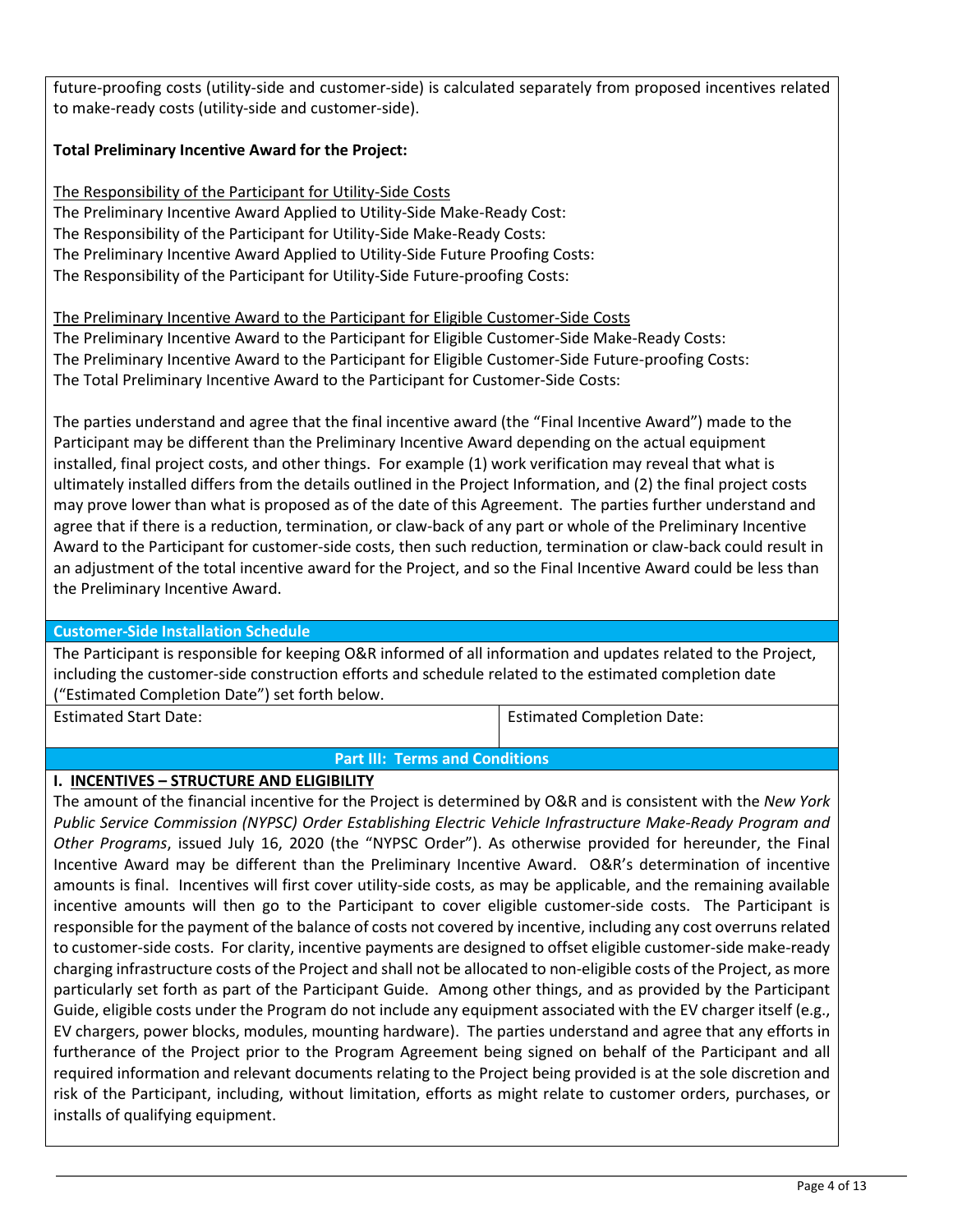## **II. INCENTIVES – FINAL INSPECTION AND PAYMENT**

The Participant acknowledges and agrees that the Preliminary Incentive Award was made in reliance on the Project Information, and that the Final Incentive Award will depend on the extent to which the Project Information was anticipated and disclosed fully and accurately by the Participant. Without limitation, if the actual as-built eligible customer-side costs are lower than the anticipated as-built eligible customer-side costs, then the Final Incentive Award may be lower. At the time of completion of the Project and when installations are completed, the Participant must notify O&R in writing and submit documentation sufficient to enable O&R to determine the Final Incentive Award, including invoices specifying the quantity and cost of all materials purchased and installed, installation costs, and applicable taxes. O&R, in its sole discretion, may request additional documentation, including, but not limited to, time-stamped photographs, on-site or video inspections (post-installation), building permits, cut sheets, and contractor time sheets. The Final Incentive Award will be determined based upon the documentation and, as otherwise provided hereunder, may be lower than the Preliminary Incentive Award, but shall not, in any event, be greater than the Preliminary Incentive Award. Incentive checks payable to the Participant will be sent to the Participant within 90 days of O&R being satisfied with the documentation and inspections necessary to verify the completion of the Project in accordance with the requirements of the Program, and provided that the Participant has otherwise satisfied requests by O&R necessary for O&R to make payment of incentive, including providing to O&R a completed W-9 form and a valid Federal Tax Identification Number. The Participant shall ensure that O&R has sufficient access to the Site to complete inspections necessary to verify completion and operation of the Project in accordance with the requirements of the Program.

## **III. INCENTIVES – FORFEITURE AND REPAYMENT**

TIME IS OF THE ESSENCE with regard to the construction schedule and to include the Estimated Completion Date and completion date of the Project. If the customer-side construction is not completed within one year following the Estimated Completion Date, and if the Participant and O&R cannot at any time come to a mutually agreeable revised completion date, then O&R may deem the Project abandoned and the Participant may forfeit all, or part, of the incentive amount allocated to the Participant. If the Participant abandons the Project after the effective date of this Agreement, or, consistent with the terms and conditions hereof, if O&R deems reasonably that the Project is abandoned, or if O&R terminates the Program Agreement as provided for hereunder, then the Participant shall reimburse O&R upon O&R's demand for all incentive payments made in connection with the Project, including utility-side costs incurred by O&R.

# **IV. TAX LIABILITY AND CREDITS**

O&R is not responsible for any taxes that may be imposed on the Participant or any other party as a result of participation in the Program (directly or indirectly), including with respect to incentives received under the Program. O&R recommends that a tax advisor should be consulted regarding any tax consequences of participation in the Program. The Participant must provide to O&R its valid Federal Tax Identification Number and a W-9 form and may be issued an appropriate Federal Tax Form concerning any incentive payment made to the Participant.

### **V. FINANCING ACCOMMODATIONS**

O&R acknowledges that the Participant may be subject to financing arrangements in connection with the Project, including by entering into financing agreements with one or more financing parties. O&R agrees to (1) execute any related consents to assignments or acknowledgements reasonably acceptable to O&R, and (2) provide such opinions of counsel as may be reasonably requested by the Participant or the financing party in connection with the financing or sale of the Project at the Participant's cost and expense.

# **VI. ASSET OWNERSHIP AND OPERATIONAL CONTROL**

As between the Participant and the Participant's financiers (if any), on the one hand, and O&R, on the other hand, the Participant or the Participant's financiers will be the legal owner of any asset(s) associated with the Project, but subject to the obligations provided for by this Agreement.

### **VII. CHANGE OF OWNERSHIP**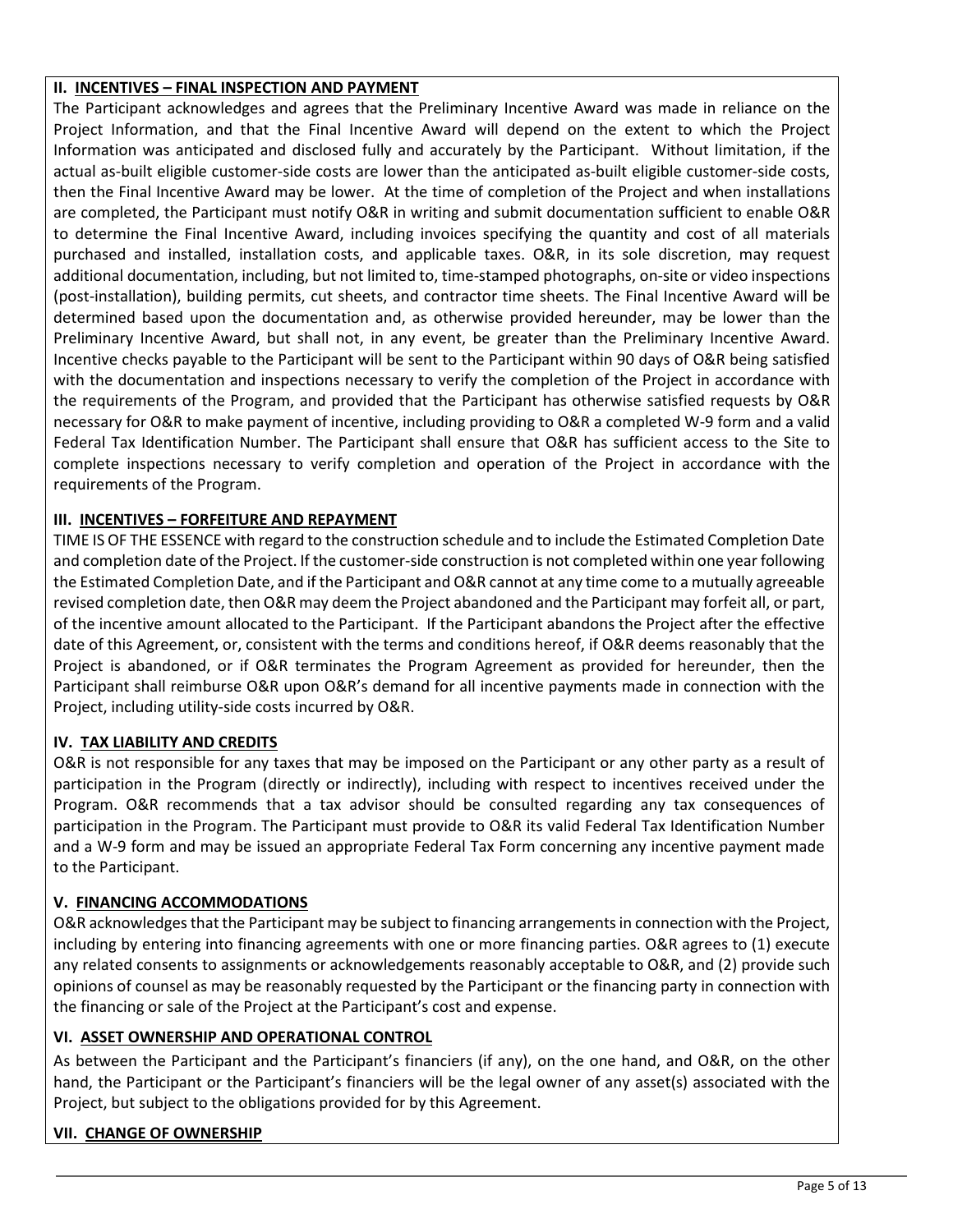The parties acknowledge and agree that ownership of EV charging stations may change or that stations may be upgraded during the term of this Agreement; provided, however, that the number of plugs and the capacity of any charging station does not decrease, and that the Participant continues to meet all performance and reporting obligations of the Program.

# **VIII. MULTIPLE PROJECTS**

The parties understand and agree that additional projects proposed to O&R by the Participant shall not propose the same or materially the same eligible services and/or equipment as approved for the Project such as would lead to more than one incentive award for the same or materially the same projects.

# **IX. PROGRAM CHANGES**

O&R reserves the right to change, modify, or terminate the Program at any time, with or without notice, and without any liability to the Participant except as expressly stated herein. O&R will honor all written commitments made in the Program Agreement provided prior to the date of any change, modification, or termination of the Program, subject to the Participant meeting the requirements otherwise provided for under this Agreement.

# **X. EQUIPMENT REQUIREMENTS**

In order for the Participant to be eligible to receive incentives, the Project must relate to EV infrastructure for the deployment of L2 and DCFC EV charging station projects in the Company's electric service territory, and consistent with the eligibility requirements outlined by the NYPSC Order. The Project must begin construction after July 16, 2020, and must serve light-duty vehicles, defined as vehicles with a gross vehicle weight rating of under 10,000 lbs.

# **XI. CONSTRUCTION REQUIREMENTS – UTILITY-SIDE**

Details regarding the scope of utility-side work, if needed, have been provided to the Participant and factored into incentive calculations. O&R shall be responsible for construction and maintenance of the utility-side equipment and infrastructure. O&R will coordinate with the Participant on scheduling utility-side work based on Customer readiness managed effectively by the Participant. Among other things, the Participant shall ensure that O&R has sufficient access to the Site to complete construction of utility-sided equipment and infrastructure and continued access to all utility equipment and facilities related to the Project; and, in this regard, the Participant shall arrange with the Site Host for any necessary easements with respect to access necessary to satisfy the objectives of the Project.

# **XII. CONSTRUCTION REQUIREMENTS – CUSTOMER-SIDE**

The Participant assumes sole responsibility for customer-side construction required to be performed in connection with the Project. Work must be performed by Approved Contractors, and the Participant acknowledges and agrees that all work must be in full compliance with the requirements of applicable laws, rules, and regulations of authorities having jurisdiction. Additionally, the Participant shall complete construction in accordance with any applicable manufacturer's recommendations. As between the Participant and O&R, the Participant shall be responsible for any necessary maintenance, repair, or replacement of the customer-side EV equipment and infrastructure at the Participant's sole cost and expense.

# **XIII. OPERATIONAL REQUIREMENTS**

The Participant shall complete the construction of the customer-sided work and operate the EV chargers in accordance with the requirements of the Program, and also as more particularly provided for by the NYPSC Order. Among other things, the following requirements must be satisfied during the term of the Program Agreement:

- DCFC plugs must be operational 95 percent of the time (annually);
- DCFC charging stations must be operational 99 percent of the time (annually), with a minimum of 50 percent of the plugs considered to be "up" at all times; and
- All charging stations in the Program must operate for a minimum of five years.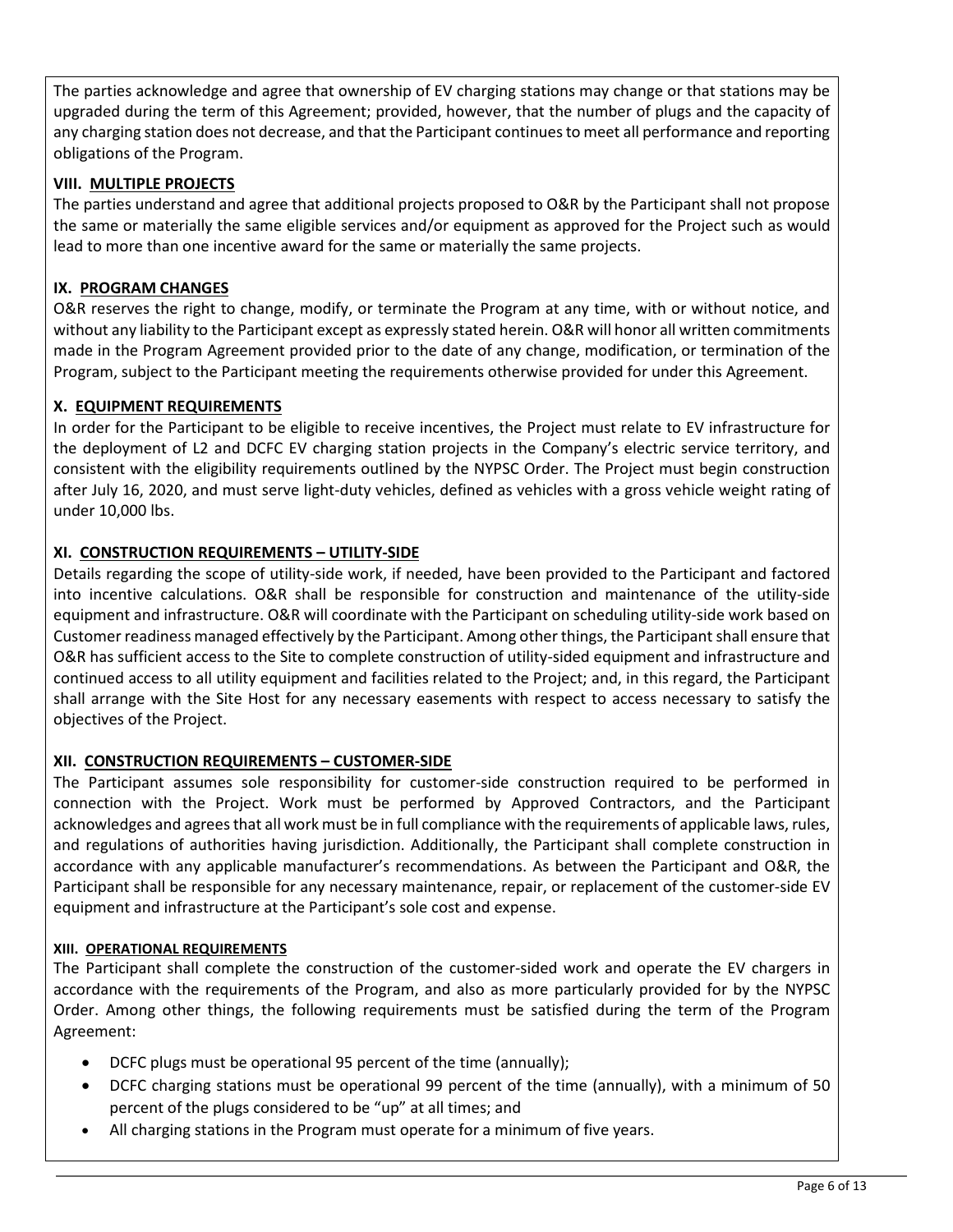# **XIV. REQUIRED DOCUMENTATION AND INFORMATION**

In order to participate in the Program and to be eligible to receive incentives, the Participant must provide to O&R the Program Agreement signed on behalf of the Participant, together with all required information and relevant documents relating to the Project. O&R will review all information and documents relating to the Project for eligibility, completeness, and accuracy.

## **XV. DATA AND INFORMATION SHARING REQUIREMENT**

The sharing of data and information by the Participant with O&R (and to include in all events with any third-party consultant on behalf of O&R) is required for participation in the Program, and the Participant shall ensure that all parties necessary to the sharing of data and information cooperate fully in the sharing of such data and information, whether Customer, Developer, Equipment Owner, Site Host, or Approved Contractor, as the case might be. With advance notice to the Participant, following completion of the Project, and in order to provide O&R with an opportunity to review the operation of the EV chargers for purposes of evaluating the performance of the Program, the Participant agrees to cooperate with any effort by O&R or its contractors and subcontractors, to make or to have made follow-up visits to the Site, and the Participant shall provide EV charger data, supporting documentation, and otherwise cooperate fully in support of this effort. The Participant on behalf of itself and any customer, as may be necessary, agrees that O&R may provide customer information including customer name, account number, and electric consumption data, to a third-party contractor or to the NYPSC, as needed, to perform verification work in connection with the Project.

The Participant is responsible for reporting to O&R (including, to a third-party consultant on behalf of O&R) the data and information specified below as part of this Section XV on a quarterly basis for five years from the date of commencement of EV charger operation or other such time as determined by the NYPSC or determined reasonably by O&R and noticed to the Participant by O&R. Consistent with the NYPSC Order and the requirements of the Program, if the Participant fails to provide the data and information requested in connection with the Program, then the Participant may be then deemed to not be eligible for any new or unpaid incentives relating to the Program, and, among other things, the Participant may also be subject to claw back of incentives received previously and the revocation of related service related to the Program and the EV charger units may be subject to operation by alternate market providers.

Consistent with the NYPSC Order, the Participant acknowledges and agrees that O&R may provide to the NYPSC EV charger data (including, by and through a third-party consultant receiving the EV charger data from the Participant on behalf of O&R), utility data (including 15-minute interval data), load profiles for the top ten peak demand days for each year, and utility bills, and O&R acknowledges and agrees that any customer information provided to the NYPSC will be anonymized and/or aggregated with other customer information.

The data and information (with a focus on EV charging data) to be provided by the Participant to O&R may be provided (on a quarterly basis) by the Participant to a third-party consultant designated by O&R. The third-party consultant shall receive data and information (with a focus on EV charging data) from the Participant on behalf of O&R, and, as permissible, the third-party consultant shall anonymize and aggregate such data and information received directly from the Participant with data and information from other Program participants (including any participants under programs established pursuant to the NYPSC Order by the other utilities comprising the Joint Utilities) before further sharing, including with the Joint Utilities and the PSC.

The data and information to be reported by or on behalf of the Participant to satisfy the requirements of the Program shall include the data and information set forth below.

- Plug and charging session data, including:
	- o the number of sessions daily;
	- o start and stop times of each charge;
	- o the amount of time each vehicle is plugged in per session;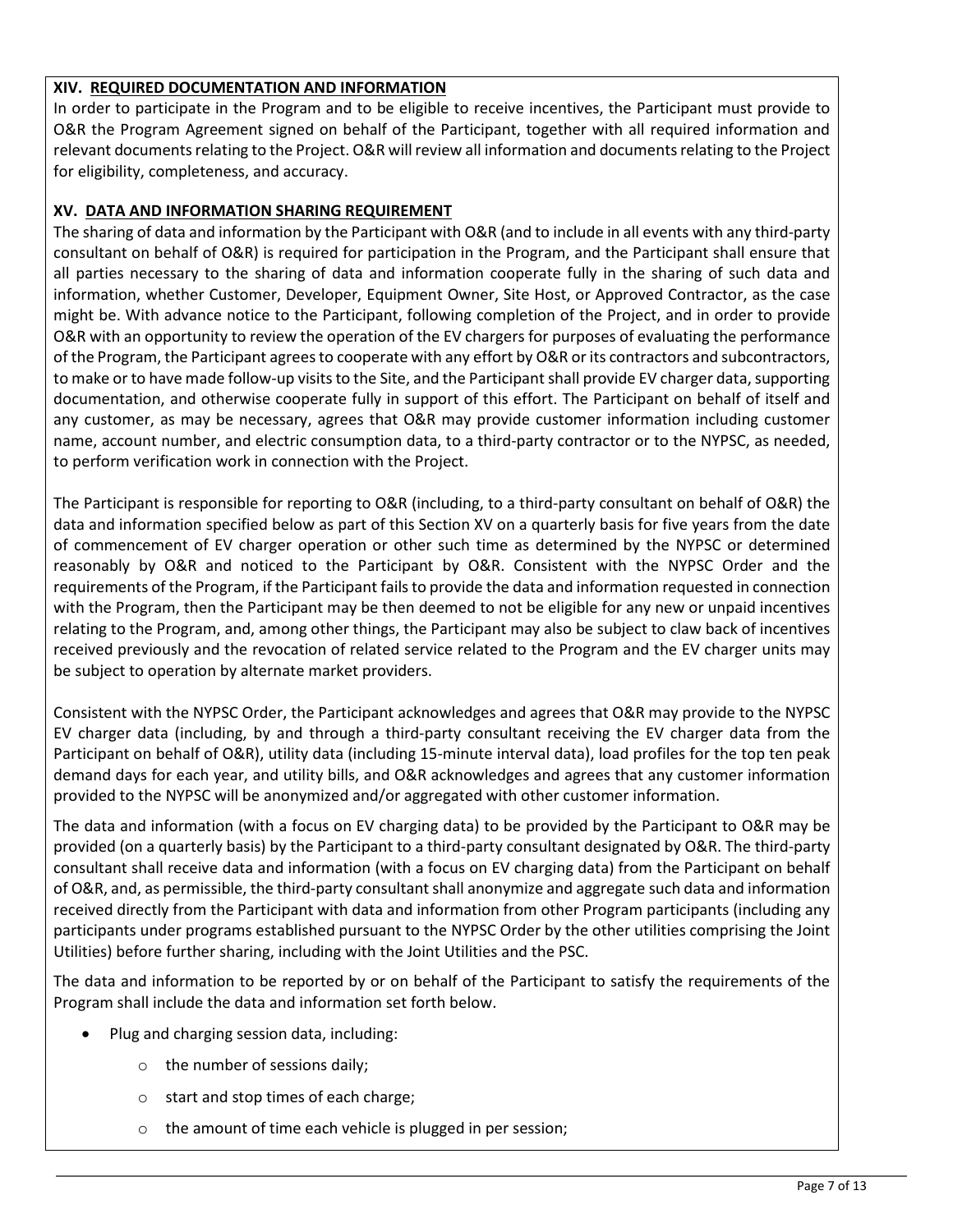- o peak kW per charging session;
- o kWh per charging session; and
- $\circ$  plug outage information. Plug outage information is to include the number and duration of outages and is to be differentiated by expected outages (for maintenance) and unexpected outages.
- Financial information, including:
	- o infrastructure and equipment costs;
	- o fee structure (structure of fee to the end-use customer, i.e., cost per minute, cost per kWh, cost per session and whether the station owner is providing charging for free);
	- o charging revenues derived; and
	- o operating costs, which should include energy-related costs and non-energy-related costs separately identified.

In addition to the data and information to be reported by or on behalf of the Participant to satisfy the requirements of the Program, the Participant shall also report promptly to O&R and to the NYPSC any customer complaints in connection with the Program.

The data and information sharing requirement provided for by this Section XV shall survive the expiration or termination of the Program or this Agreement.

# **XVI. DISPUTES**

O&R will have sole reasonable discretion to determine the final resolution of any and all issues pertaining to the Program, including, but not limited to, the eligibility and incentive amounts payable, if any.

# **XVII. EVENTS OF DEFAULT**

The Participant may be considered in default of this Agreement by O&R if the Participant is unable to meet the Participant's obligations provided for by this Agreement.

# **XVIII. REPRESENTATIONS OF THE PARTICIPANT**

The Participant shall at all times conduct business consistent with the requirements of O&R and the Participant Guide, and in an ethical manner consistent with reasonable expectations of professional conduct, and the Participant shall not represent the Program in a manner that would violate the requirements of O&R and the Participant Guide and that could adversely affect O&R's business, operations, reputation, and good standing with O&R's customers or the community. Without limitation, the Participant shall (1) comply with applicable laws, ordinances, regulations, codes and all requirements applicable to the Program, (2) maintain any and all relevant trade and other licenses as required by federal, state, county, or municipal government in connection with any activity by the Participant related to the Program, (3) represent truthfully, fully and accurately the technology and services proposed in connection with the Program and the Participant shall not make any misrepresentations in this regard, (4) ensure that all information provided to O&R with respect to the Project shall be truthful, accurate, and complete, including, without limitation, information provided as part of submitted applications and reports, information related to project costs and associated documentation (including, without limitation, invoice dates, equipment costs, make and model, quantities), and the Participant shall not make any misrepresentations in this regard, (5) make prompt request of O&R for any change in scope related to the Project and the Participant shall not implement any change in scope related to the Project without the prior approval of O&R.

A failure under this Section XVIII by the Participant shall be considered by O&R as evidence of a violation of this Agreement and may be considered an event of default under Section XVII.

# **XVIX. FORCE MAJEURE**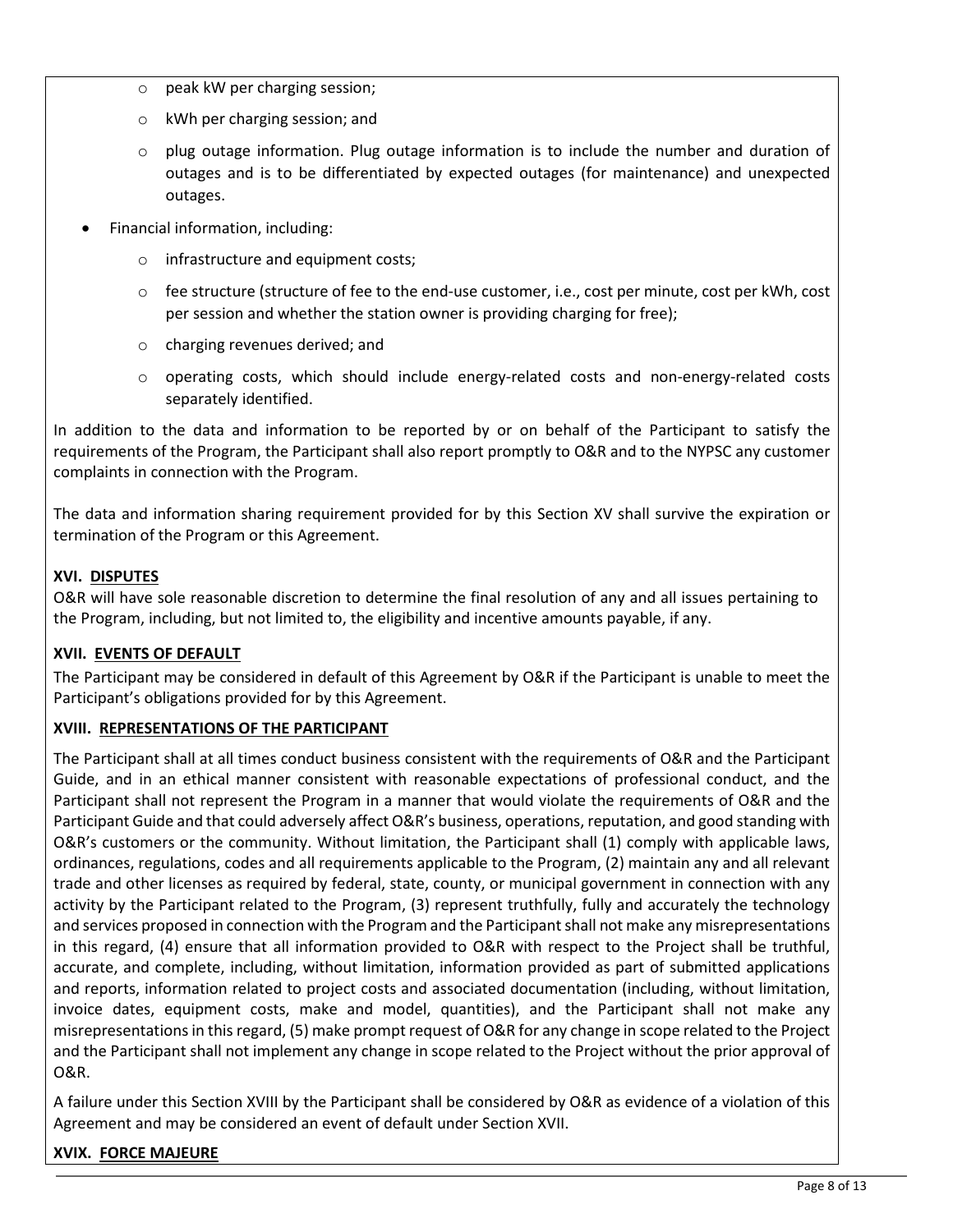The Participant shall be excused for any delay in completion of the obligations provided for by the Program Agreement arising from a cause beyond its control which the Participant could not with the exercise of due diligence have either foreseen or avoided, including act of governmental authority, extraordinary weather conditions, flood, accident such as fire or explosion not due to the negligence of the Participant, strike which is not the result of an unfair labor practice or other unlawful activity by the Participant, war, terrorism, epidemic, cyber-attack, riot, and failure of public transportation facilities. Delays on account of the COVID-19 pandemic and any subsequent expressions, characterizations or iterations associated therewith shall not be excusable delay. Delay in the Participant's receipt of subcontracted supplies or services for reasons beyond the Participant's control shall not be excusable delay to the extent that the supplies or services are available to the Participant from another source. The unavailability of sufficient, qualified labor to perform under the Program Agreement shall not be excusable delay unless the unavailability is caused by a strike that is not the result of an unfair labor practice or other unlawful activity by the Participant. The Participant shall give written notice and full particulars of the cause of any delay within 48 hours after its occurrence and thereafter shall update the Company on a bi-weekly basis. The time for performance in any such instance shall be extended by a period equal to the time lost by reason of the excusable delay. Such extension shall be the Participant's sole and exclusive remedy for such delay and the Company shall not be liable for any damages or additional costs incurred as a result of such delay.

# **XX. EXPIRATION, MODIFICATION OR TERMINATION OF THE PROJECT OR THE PROGRAM**

No new incentives will be issued under the Program after December 31, 2025, when incentive funds allocated to the Program are depleted, or when the Program is terminated, whichever occurs first, or as otherwise determined by O&R. If there is a change of any detail with a potential known or unknown impact to the Project, whether or not pertaining to the Site ("Project Details"), then the Participant must notify O&R, and any change in Project Details determined by the Company to be material may lead to modification of the Program Agreement, or termination of the Program Agreement citing an Event of Default. If there is a change in Project Details notified to O&R that does not impact the site engineering analysis, or any change in Project Details that O&R decides in the Company's discretion is with no potential to impact materially the Project in a manner important to the Company's objectives, then the Company may choose to continue with the Project without modification to the Program Agreement, or to continue with the Project with modification to the Program Agreement sufficient to reflect the change in Project Details. If there is a termination of the Program Agreement due to a determination of O&R based on a change in Project Details, then the Participant may have the option to propose another application to the Program on the Program Website, and, if the application is permitted to be made and is accepted, then the project will be the subject of a new agreement between the Participant and the Company.

The expiration or termination of the Program or the Program Agreement shall not avoid the reporting requirements of the Participant, including as more particularly provided for by Section XV of this Agreement.

### **XXI. REMOVAL OF EQUIPMENT**

As a condition of participation in the Program (subject at all times to the Participant satisfying the obligations of the Program Agreement (including, without limitation, the requirements of Section XIII (five year term of operation of equipment), and Section VII (no decrease to charging capacity on upgrade or change of ownership to equipment)), at the sole cost and expense of the Participant, the Participant agrees to remove and dispose of any and all equipment or materials that are replaced or removed in connection with the performance of the Project, or that may be required by O&R (including at the request of a Customer or Site Host) at the termination of the Project or the termination or expiration of the Program, and the Participant represents and warrants that such removal and disposal shall be done in accordance with all applicable laws, rules, and regulations.

### **XXII. USE OF O&R MARKS, MARKETING**

All uses of the O&R name and any other trademark and/or service mark (including, without limitation, any logo design) owned by O&R (the "**O&R Marks**"), including, without limitation, use of the O&R' Marks on the Participant's website and in promotional materials, must be approved by O&R through the then-current process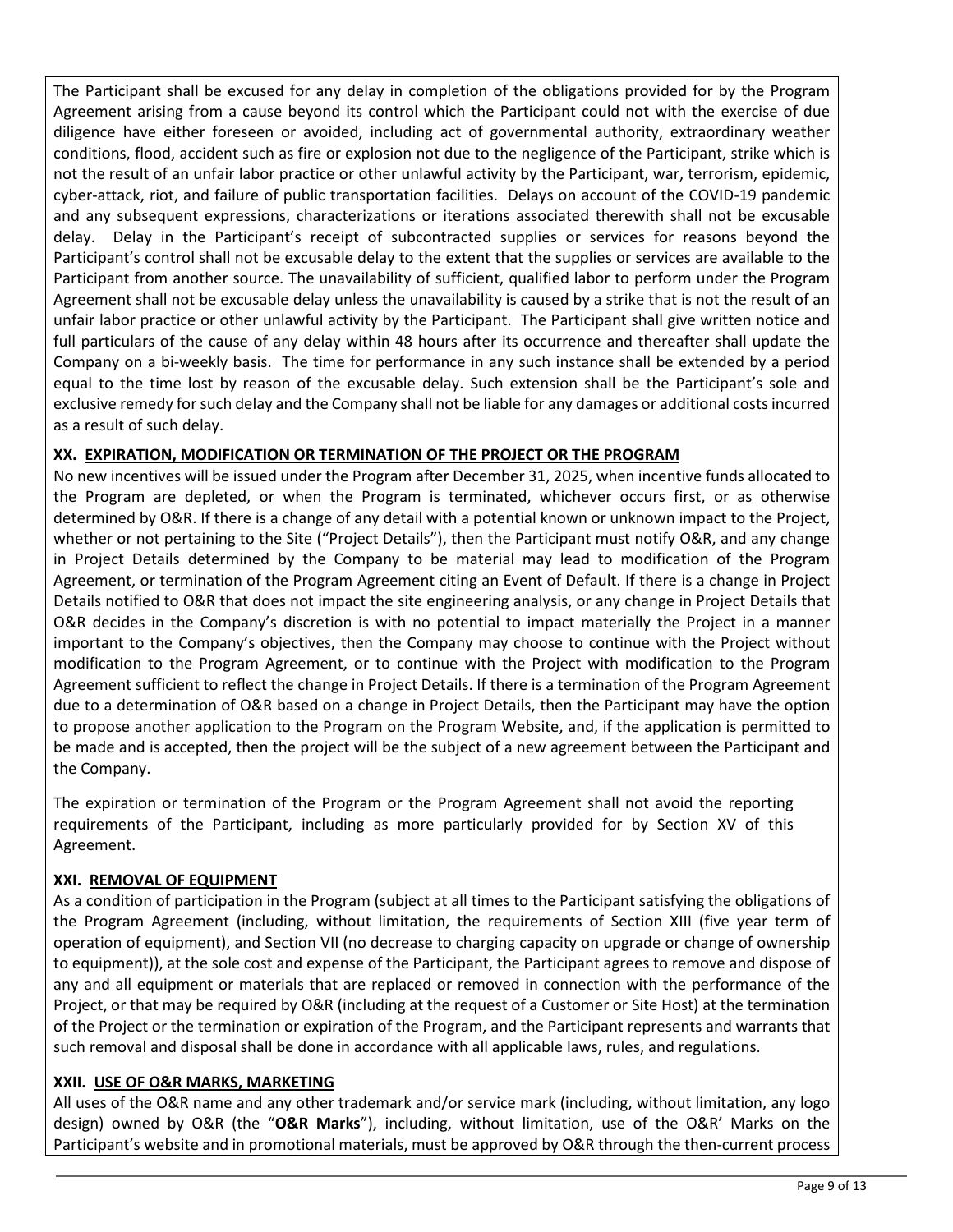required by O&R. Consistent with the immediate foregoing, O&R hereby grants to the Participant a nonexclusive, nontransferable, royalty-free license to use the O&R Marks in connection with any pre-approved marketing material solely for the purpose of marketing the Program consistent with the objectives of this Agreement. The Participant may use the O&R Marks only as may be pre-approved by O&R, and shall not be permitted to create and use any new or additional marketing materials containing any O&R Marks without O&R's consent. The Participant shall acquire no right, title, or interest in the O&R Marks other than the limited license stated herein. The Participant's use of the O&R Marks shall inure to the exclusive benefit of O&R, its successors and assigns.

The Participant may not make statements about this Agreement or the participation of the Participant in the Program without the express prior written permission of O&R in each case.

## **XXIII. DISCLAIMER**

The Participant acknowledges and agrees that the Participant entering into this Agreement and participating in the Program are completely voluntary and that O&R shall not be liable to any other person or entity in connection with the Program, including in connection with O&R's review or approval of the application to participate in the Program. O&R makes no representation or warranty, and undertakes no responsibility whatsoever concerning the adequacy of any project design or plan, any construction or installation work (including, without limitation, the work of an Approved Contractor), the completion of the Project or the performance of any electric vehicle charging infrastructure established. The Participant further acknowledges and agrees that neither the Company nor its affiliated entities nor their respective trustees, directors, officers, shareholders, employees, contractors, agents or representatives shall be liable to the Participant or to any other person or entity for any claim, charge, complaint, cause of action, damage, loss, agreement or liability of any kind or nature whatsoever, whether known or unknown and whether at law or in equity, arising out of, related to or in connection with the Program.

## **XXIV. NO REPRESENTATIONS OR WARRANTIES**

**NEITHER THE COMPANY NOR ITS CONTRACTORS, REPRESENTATIVES OR AGENTS MAKE ANY REPRESENTATION OR WARRANTY OF ANY KIND (WHETHER ARISING BY IMPLICATION OR BY OPERATION OF LAW) WITH RESPECT TO THE PROGRAM, THE PROJECT, THE ADEQUACY OF ANY DESIGN OR PLAN RELATED TO THE PROJECT, OR ANY EQUIPMENT, CONSTRUCTION OR INSTALLATION OF EQUIPMENT, THE PERFORMANCE OF AN APPROVED CONTRACTOR, OR THE AMOUNT OF INCENTIVES TO BE PAID WITH RESPECT TO THE PROJECT, INCLUDING, WITHOUT LIMITATION, ANY WARRANTIES OR REPRESENTATIONS AS TO MERCHANTABILITY, FITNESS FOR A PARTICULAR PURPOSE OR ANY OTHER MATTER. THIS PROVISION SHALL SURVIVE THE EXPIRATION, TERMINATION OR CANCELLATION OF THIS AGREEMENT AND THE PROGRAM AND ANY PARTICIPATION THEREIN BY THE PARTICIPANT.**

### **XXV. LIABILITY LIMITATION**

**IN NO EVENT IS EITHER PARTY (INCLUDING BY OR THROUGH ANY OF ITS CONTRACTORS, REPRESENTATIVES OR AGENTS) RESPONSIBLE TO THE OTHER PARTY FOR ANY INDIRECT, INCIDENTAL, SPECIAL, EXEMPLARY OR CONSEQUENTIAL DAMAGES ARISING IN CONNECTION WITH THE PROGRAM OR PROJECT, INCLUDING, BUT NOT LIMITED TO, LOST PROFITS, REGARDLESS OF WHETHER THOSE DAMAGES WERE FORESEEABLE.**

# **XXVI. RELEASE; INDEMNIFICATION**

To the fullest extent permitted by law, the Participant, on behalf of the Participant and any other person or entity engaged in claiming by and through the Participant (including, without limitation, as may be relevant, Customer, Developer, Equipment Owner, Site Host, or Approved Contractor), hereby irrevocably and unconditionally releases and forever discharges, and agrees to defend, indemnify, and hold harmless the Company, its affiliated entities, and their respective contractors, past, present and future officers, directors, trustees, shareholders, employees, agents, representatives, successors and assigns (collectively, the "Indemnified Parties"), from and against, any and all claims, charges, complaints, causes of action, damages, losses, costs, interest, and liabilities of any kind or nature whatsoever, including reasonable attorney's fees, court costs, costs of experts and costs of investigation, whether known or unknown and whether at law or in equity arising from, related to or in any way connected with the Participant's engagement or association with the Program (whether accepted or rejected).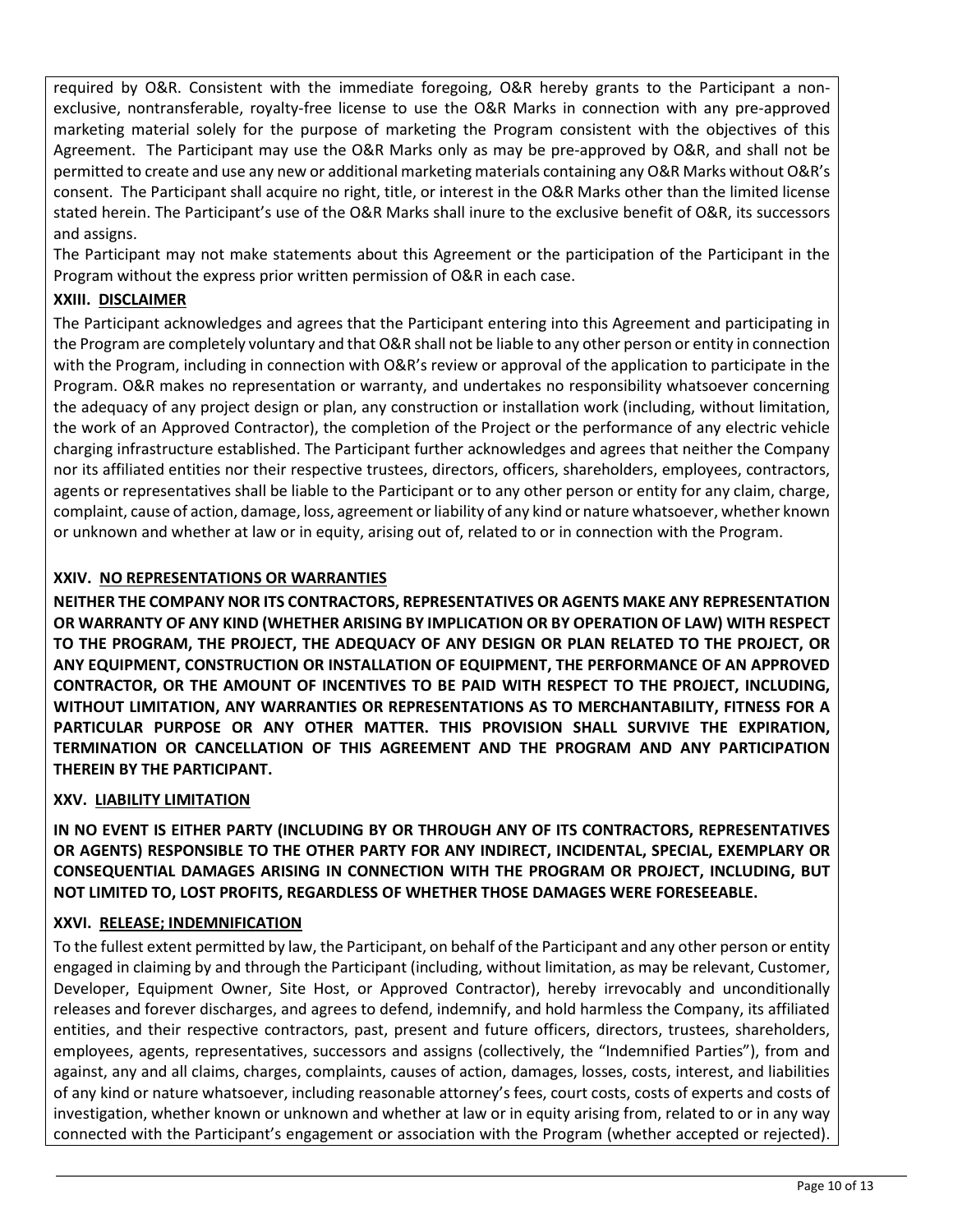Among other things, O&R shall have no responsibility or liability for items, work or services provided, installed, or performed by the Participant, its employees, its agents, its subcontractors, the Approved Contractor, or any third parties in connection with the Program. The Company recommends that the Participant (and any other party, if different) engage qualified engineers or other qualified consultants to evaluate the risks and benefits of participation in the Program and the implementation, operation or use of any project or measure, cost savings, or the operation of the Site or the Project. The Participant understands that this Agreement may not continue to be approved if the Company determines at any time that the Project does not meet the requirements of the Program and that final payment of any incentive amounts is contingent on satisfaction of all terms and conditions of the Program.

# **XXVII. GOVERNING LAW - JURISDICTION AND VENUE**

The validity, construction and performance of the terms and conditions of this Agreement shall be governed by and construed and enforced in accordance with the law of the State of New York, without regard to its conflicts of law provisions. The Participant irrevocably submits and agrees to the jurisdiction of the state and federal courts of the State of New York situated in New York County or Rockland County in any action, suit or proceeding related to, or arising out of this Agreement and, to the extent permitted by applicable law, the Participant waives and agrees not to assert as a defense in any such action, suit or proceeding any claim (a) that the Participant is not personally subject to the jurisdiction of such courts of the State of New York, (b) that the venue of the action, suit or proceeding is improper, (c) that the action, suit or proceeding is brought in an inconvenient forum, or (d) that the subject matter of these terms and conditions may not be enforced in or by such courts of the State of New York. Without prejudice to any other mode of service or process, the Participant consents to service of process relating to any such proceedings by personal or prepaid mailing in registered or certified form of a copy of the process to the Participant at its address set forth in this Agreement.

## **XXVIII. SEPARATE COUNSEL**

Before entering into this Agreement and participating in the Program, the Participant is encouraged to retain legal counsel to review the terms and conditions of this Agreement and to advise the Participant regarding the Participant's rights and obligations hereunder and under the Program.

### **XXIX. SEVERABILITY**

If any provision of this Agreement is held to be invalid, illegal, or unenforceable, then the validity, legality and enforceability of the remaining provisions are in no way affected or impaired. The remaining provisions remain in full force and effect and the invalid, illegal or unenforceable provision will be deemed stricken from the agreement. If necessary to effectuate the intent of the parties, then the parties will cooperate to reach a mutually acceptable provision that is valid, legal, and enforceable to replace the stricken provision.

### **XXX. NOTICES**

For coordination purposes, routine notices or other communication, including a change of address, a change of the person to be notified, transmittal of invoices, or other general correspondence relating to performance of this Agreement, may be provided by electronic mail or by electronic facility (such as the sales and project management platform in use by O&R). Formal legal notices to a party, including relating to rights being claimed or disputed under this Agreement, must be in writing and must be sent by hand or overnight mail service, or registered or certified United States mail, return receipt requested, to the attention of the parties at the respective addresses set forth below, or by electronic mail or other electronic facility with means sufficient to confirm receipt, including by acknowledgement, response, or other action or capability sufficient to demonstrate receipt:

to the Company: e-mail: ev@oru.com

with a copy to: One Blue Hill Plaza, Pearl River, NY 10965 Attn: Director, Utility of the Future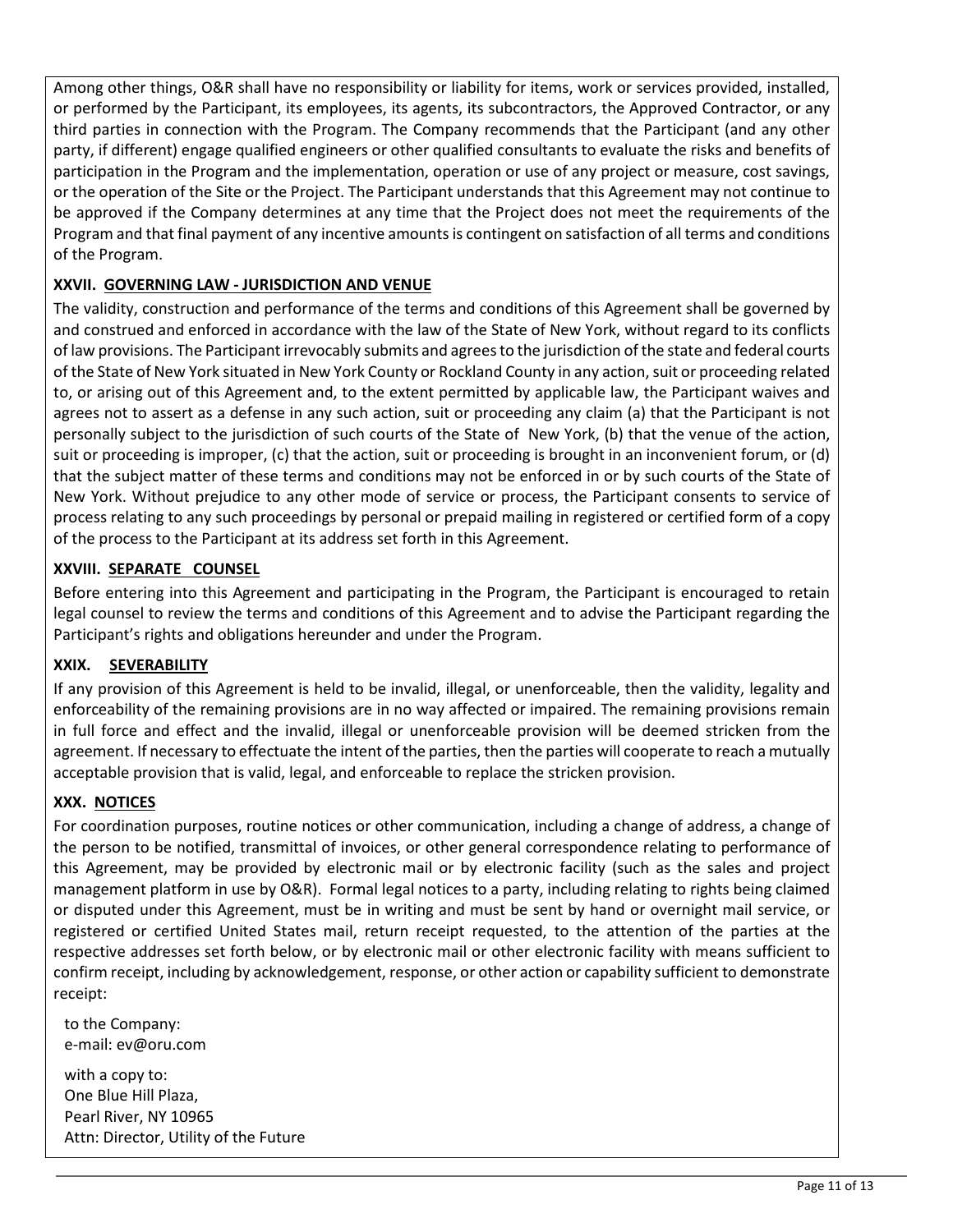## and a copy to:

Consolidated Edison Company of New York, Inc. 4 Irving Place, 18<sup>th</sup> Floor New York, NY 10003 Attn: Associate General Counsel, Commercial Transactions

to the Participant:

with a copy to:

# **XXXI. HEADINGS**

The descriptive headings used in this Agreement are for purposes of convenience only and do not constitute a part of this Agreement.

## **XXXII. MODIFICATION; AMENDMENT OR SUPPLEMENT**

This Agreement, together with all documents and other materials delivered pursuant hereto, constitutes the entire agreement between the parties with respect to the subject matter hereof and supersedes all prior agreements or understandings, written or oral, with respect to such subject matter. Any modification, amendment or supplement to this Agreement shall not be valid or enforceable against either party unless it is in writing and signed on behalf of both parties by their respective duly authorized representatives.

## **XXXIII. NON-ASSIGNMENT**

This Agreement may not be assigned, delegated, subcontracted, or otherwise transferred by the Participant without the prior written approval of the Company in each case.

## **XXXIV. INDEPENDENT CONTRACTORS**

The parties acknowledge and agree that the Company and the Participant are independent contractors hereunder, and that nothing in this Agreement shall be construed so as to create any partnership, joint venture, or employee-employer relationship among or between the Company and the Participant, including, without limitation, any incentive payment arrangement hereunder. Neither party shall represent itself as having the authority or power to bind, or act on behalf of, the other party. Each party will be solely responsible for payment of all compensation owed to its employees and employment-related taxes, as well as maintenance of appropriate worker's compensation for its employees and general liability insurance. The Participant further acknowledges and agrees that O&R is not a party to any contract between or among the Participant and any third parties (whether, as may be applicable, Customer, or a Developer, or an Equipment Owner, or a Site Host, or an Approved Contractor), nor is O&R in a partnership, joint venture, or other relationship with the Participant to provide any benefit to any of such third parties, and the Participant shall indemnify, defend, and hold harmless O&R with respect to all claims relating thereto, and as more particularly set forth as part of Section XXVI hereof.

# **XXXV. GIFT POLICY AND UNLAWFUL CONDUCT**

The Participant is advised that it is a strict O&R policy that neither employees of O&R nor their family members, agents, or designees, shall accept gifts, whether in the form of a payment, gratuity, service, loan, thing, promise, or any other form (collectively "Gift"), from contractors, sellers, or others transacting or seeking to transact any business with O&R. Accordingly, the Participant, its employees, agents, and subcontractors are strictly prohibited from offering or giving any Gift to any employee of O&R or any employee's family member, agent, or designee, whether or not made with intent to obtain special consideration or treatment and whether or not the employee is involved in the services to be performed under this Agreement. Furthermore, the Participant is prohibited from engaging in fraudulent or unlawful conduct in the negotiation, procurement, or performance of any contract between O&R and the Participant or any services or work performed for or on behalf of O&R, or in any other dealings relating to O&R. The Participant represents, warrants, and covenants that the Participant, its agents, employees, and subcontractors have not engaged and will not engage in any of the acts prohibited under this Section XXXV. Upon a breach of any these representations, warranties, or covenants and/or the commission of any act prohibited under this Article, the Participant shall be in default under this Agreement and all other contracts between O&R and the Participant and (a) O&R may, in its sole discretion, cancel for default this